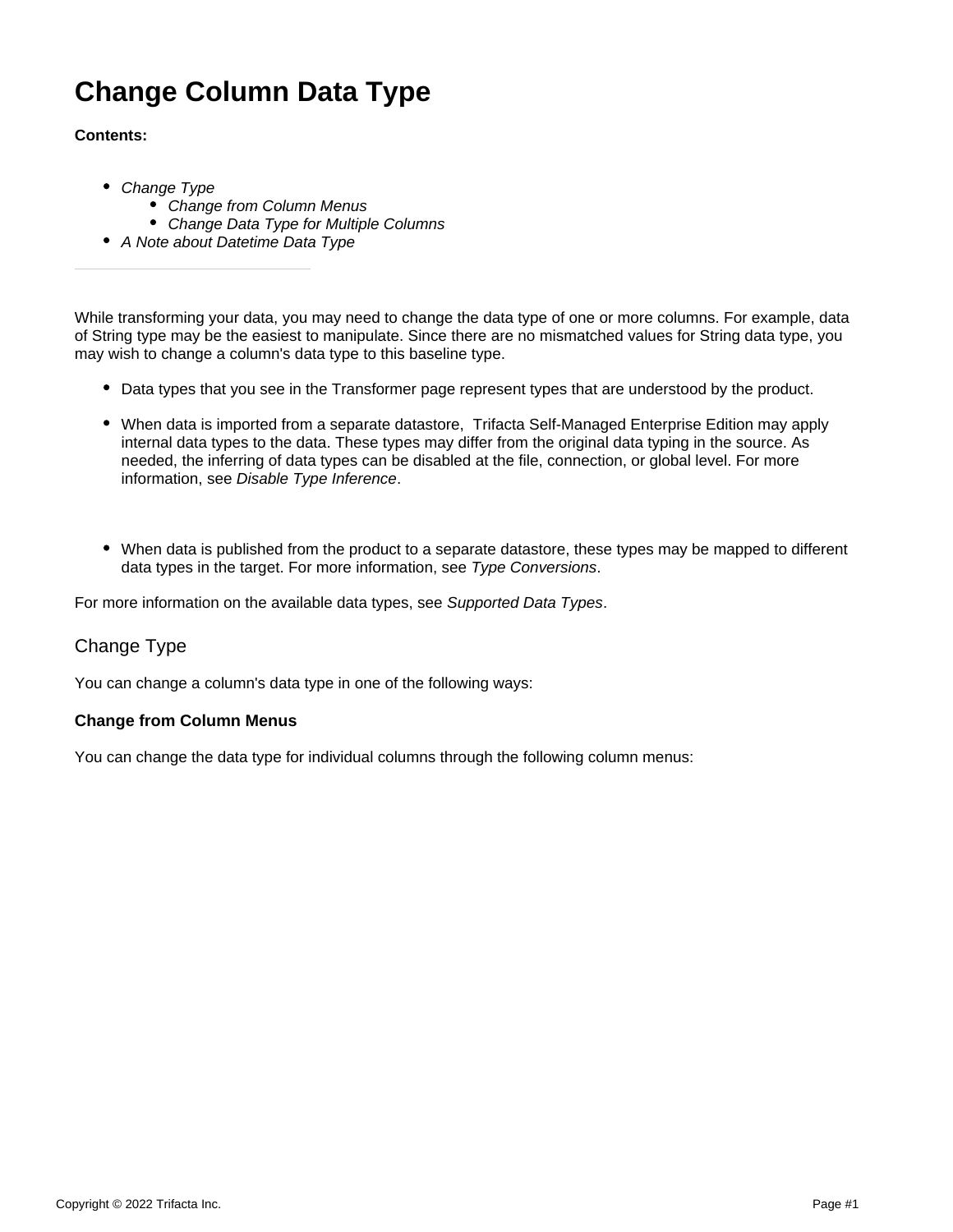1. To the left of the column name, you can click the icon and select a new data type from the list.



# **Figure: Column Data Type Menu**

2. To the right of the column name, you can click the caret to open the column menu. Select **Change Type** an d make a selection from the sub-menu.

**Tip:** Both of the above methods become individual steps in your recipe.

# <span id="page-1-0"></span>**Change Data Type for Multiple Columns**

If you must change the data type for multiple columns to a single data type, you can use a transformation like the following, which changes the columns LastName, FirstName, and Address to String data type.

| <b>Transformation Name</b> | Change column type |
|----------------------------|--------------------|
| Parameter: Column 1        | LastName           |
| Parameter: Column 2        | FirstName          |
| Parameter: Column 3        | Address            |
| <b>Parameter: New Type</b> | String             |

**NOTE:** When specifying a data type by name, you must use the internal value for the data type. The value in the column menu is the display name for the type.

For more information, see [Valid Data Type Strings](https://docs.trifacta.com/display/r068/Valid+Data+Type+Strings).

# <span id="page-1-1"></span>A Note about Datetime Data Type

If you are changing a column's data type to Datetime, you must also select a format string to apply to the column. In the column menus, the available options can be selected after you select Datetime.